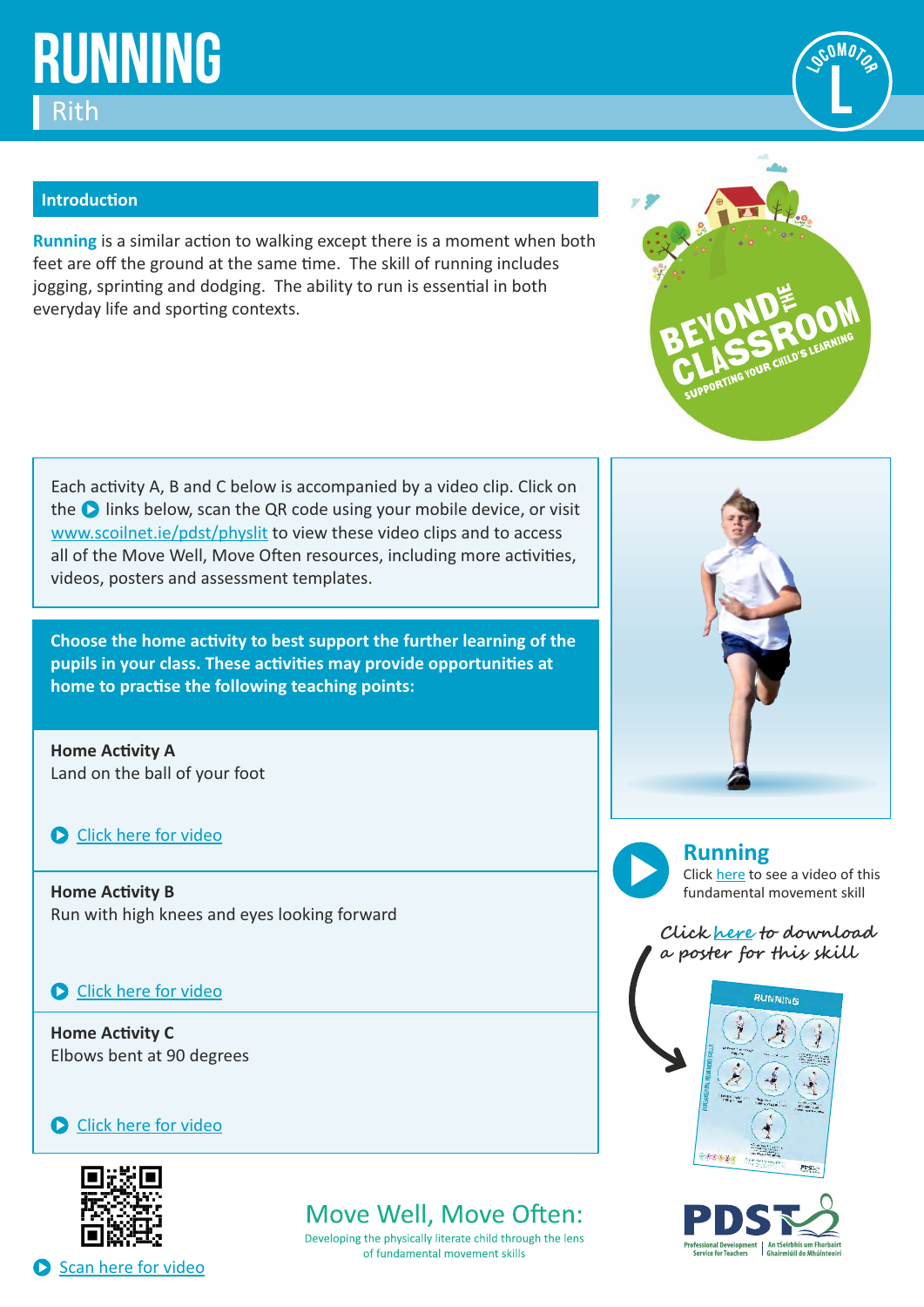



## **Home Activity A**

| <b>Warm Up</b>                    | Children respond to the following remote control actions:<br>Play - walk around<br><b>Rewind</b> -walk or run backwards<br>Fast forward - run quickly<br>Pause - jog on the spot<br>Volume up - Jump up<br>Volume down - crouch down change<br>Change the channel - new type of movement (hop, skip, side step, etc)                                                                                                                                                                                                                                                                                                                                                                                                                                                                                                                                                                                                      |  |  |  |
|-----------------------------------|---------------------------------------------------------------------------------------------------------------------------------------------------------------------------------------------------------------------------------------------------------------------------------------------------------------------------------------------------------------------------------------------------------------------------------------------------------------------------------------------------------------------------------------------------------------------------------------------------------------------------------------------------------------------------------------------------------------------------------------------------------------------------------------------------------------------------------------------------------------------------------------------------------------------------|--|--|--|
| <b>FMS Focus</b>                  | Today when running focus on                                                                                                                                                                                                                                                                                                                                                                                                                                                                                                                                                                                                                                                                                                                                                                                                                                                                                               |  |  |  |
|                                   | Landing on the balls of their<br>feet                                                                                                                                                                                                                                                                                                                                                                                                                                                                                                                                                                                                                                                                                                                                                                                                                                                                                     |  |  |  |
|                                   | <b>Stamina Run</b>                                                                                                                                                                                                                                                                                                                                                                                                                                                                                                                                                                                                                                                                                                                                                                                                                                                                                                        |  |  |  |
| <b>Running</b><br><b>Practise</b> | <b>Description of Activity</b><br>Set up a defined running area with two clear end lines. Explain to pupils that they are going to<br>run non-stop for five minutes (a recommended objective of the PE curriculum) up and down the<br>playing area. Explain that they should run at a sensible pace or a 'chatty pace', so that their<br>breathing does not get too heavy and they have to stop. Alternatively, allow pupils to run in<br>pairs, and encourage them to chat as they run. Set the pupils off running, providing constant<br>encouragement and feedback on running technique. Provide regular time checks or display a<br>visual timer.<br><b>Variations</b><br>$\Leftrightarrow$<br>• Vary the pace of the run to suit the pupil's ability<br>• Vary the amount of time the pupil is required to run<br>. Record the number of times you ran to a certain point or the length of time you ran for in total |  |  |  |
| <b>Home</b><br><b>Challenge</b>   | Investigate how many seconds it takes you to run around the outside of your house. Invite a<br>family member to time you. Record when completed.                                                                                                                                                                                                                                                                                                                                                                                                                                                                                                                                                                                                                                                                                                                                                                          |  |  |  |
|                                   | • Look at your scores recorded in practise activity and/or home challenge                                                                                                                                                                                                                                                                                                                                                                                                                                                                                                                                                                                                                                                                                                                                                                                                                                                 |  |  |  |
| <b>PE Journal</b>                 | . Make a note of how much you feel you could improve by the end of the week<br>. Write down what you can do every day to improve your score<br>• Share with friends and family                                                                                                                                                                                                                                                                                                                                                                                                                                                                                                                                                                                                                                                                                                                                            |  |  |  |





Move Well, Move Often: Developing the physically literate child through the lens

of fundamental movement skills



Scan here for video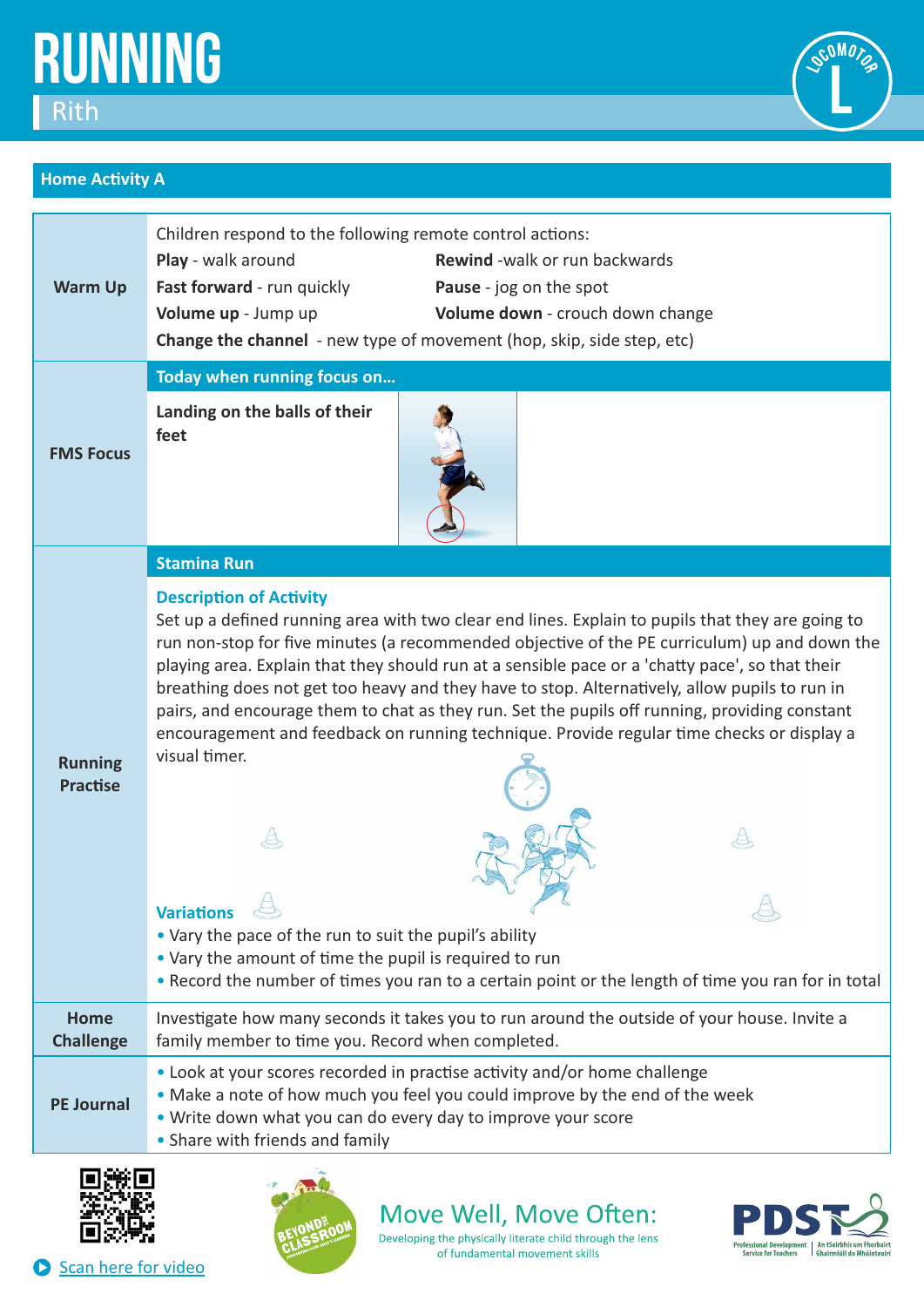



## **Home Activity B**

| <b>Warm Up</b>                    | Get a sheet of newspaper, a small scarf or plastic bag. While standing, place the item on your<br>chest/belly. Without using your hands, attempt to run as far as you can without letting it fall to<br>the ground! Try to run further each time. Which item can you run the furthest distance with,<br>without the item falling?                                                                                                                                                                                                                                                                     |  |                            |  |  |
|-----------------------------------|-------------------------------------------------------------------------------------------------------------------------------------------------------------------------------------------------------------------------------------------------------------------------------------------------------------------------------------------------------------------------------------------------------------------------------------------------------------------------------------------------------------------------------------------------------------------------------------------------------|--|----------------------------|--|--|
|                                   | Today when running focus on                                                                                                                                                                                                                                                                                                                                                                                                                                                                                                                                                                           |  |                            |  |  |
| <b>FMS Focus</b>                  | <b>Run with high knees</b>                                                                                                                                                                                                                                                                                                                                                                                                                                                                                                                                                                            |  | <b>Run with high knees</b> |  |  |
| <b>Running</b><br><b>Practise</b> | <b>Go Grab it</b>                                                                                                                                                                                                                                                                                                                                                                                                                                                                                                                                                                                     |  |                            |  |  |
|                                   | <b>Description of Activity</b><br>Arrange pupils in groups of four. Each group lines up behind a hoop at one end of the hall. Place<br>a large variety of equipment (beanbags, balls, etc) at the other side of the playing area. On a<br>signal, the first pupil in each group must run out, select any piece of equipment from the<br>opposite end of the playing area, and return to their group. Only when they have placed their<br>piece of equipment softly into their hoop can the next pupil run to retrieve another piece. The<br>team with the most items at the end of the activity wins. |  |                            |  |  |
|                                   | <b>Variations</b><br>• Gather lots of different pieces of equipment from around the house<br>• Try to make a happy face with the equipment; socks = eyes, tinfoil = mouth, nose = egg cup,<br>ears = bananas, draw a face with chalk/hoop = face. How long does it take? Can you beat your<br>own score? You could play this on your own or with a family member<br>. Increase the distance from the equipment to your starting point                                                                                                                                                                 |  |                            |  |  |
| <b>Home</b><br><b>Challenge</b>   | Ask a grown-up at home to make a small scavenger hunt for you using toys under tea-towels.                                                                                                                                                                                                                                                                                                                                                                                                                                                                                                            |  |                            |  |  |
| <b>PE Journal</b>                 | Describe how you feel before, during (heart beating) and after running (happier). Draw a picture<br>of the happy face you made during the practise activity. Design another face e.g. scary face,<br>laughing face that you could make the next time you play the home practise activity                                                                                                                                                                                                                                                                                                              |  |                            |  |  |
|                                   | — <u>. .</u>                                                                                                                                                                                                                                                                                                                                                                                                                                                                                                                                                                                          |  |                            |  |  |





Move Well, Move Often: Developing the physically literate child through the lens

of fundamental movement skills

Professional Development | An tSeirbhís um Fhorbairt<br>| Service for Teachers | Ghairmiúil do Mhúinteoirí

Scan here for video